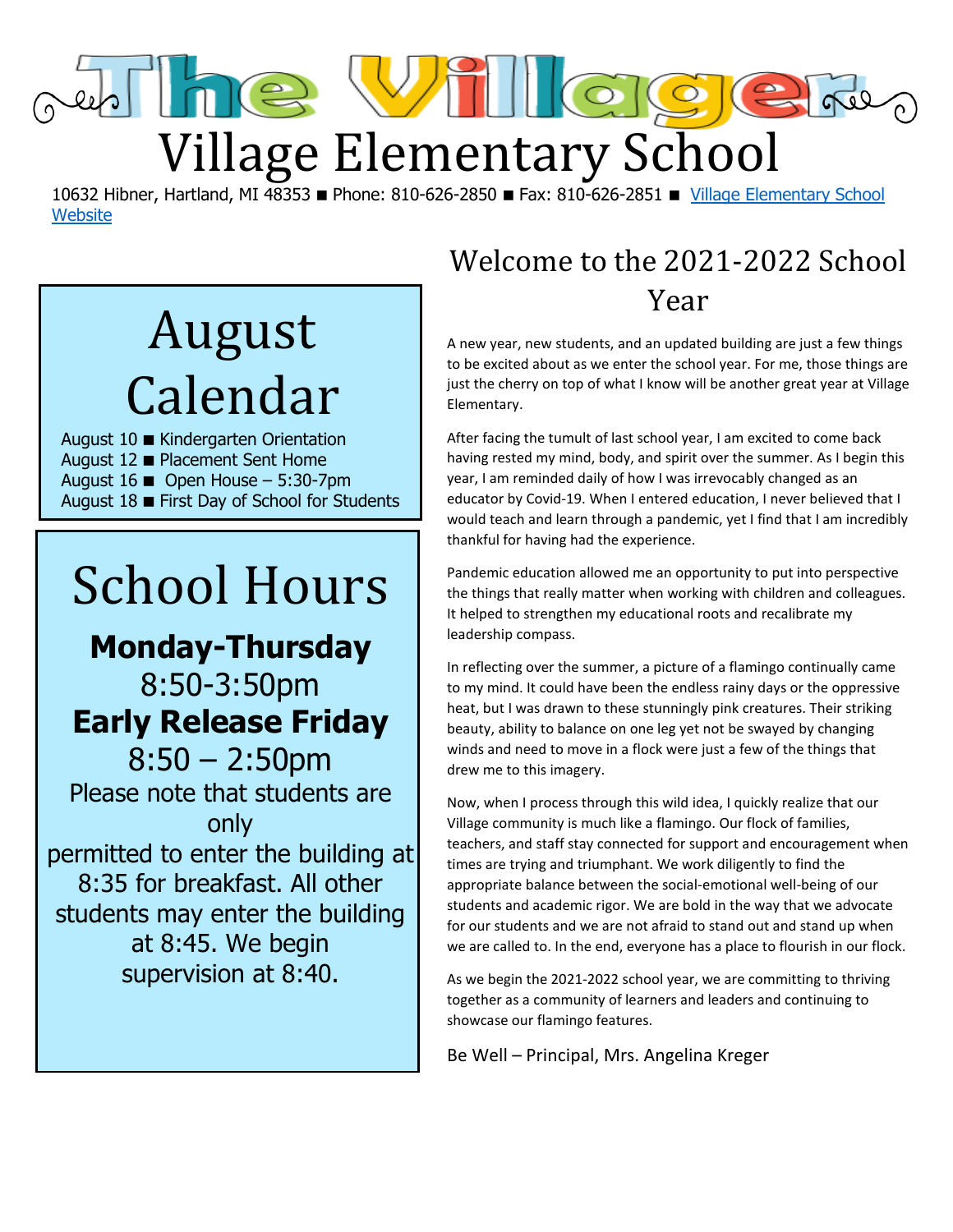## Refillable Water Bottles

We are so excited that we have refillable water stations throughout the building. Please send your kiddo to school with a water bottle that they can refill. Make sure that you have their name clearly labeled on the bottle so that they do not end up in the hands of a friend.

# Kindergarten Orientation – August 10

We are excited for this year's Kinder orientation on August 10. Currently, we are anxiously awaiting the state to inspect the construction in our building and approve our entrance. Our hope is that we will be able to host orientation at VES. If not, Creekside has graciously offered us use of their building. I will communicate the precise location to you when we move closer to the date. Thank you for your understanding and consideration.

Out of town? Please send me a message so that we can make sure to gather some information from you so that we can appropriately place your student.

Haven't registered for orientation yet? Sign up here:<https://www.signupgenius.com/go/9040D4BAFA82CA4F58-village>

# Open House

This year our teachers will host an open house on August 16 from 5:30-7pm. Open House will be held in-person this year. Please understand that due to construction, some areas and classrooms my not be completely organized at the time of Open House. They will be ready to welcome our students on August 18, however. Please adhere to the following Open House schedule to lesson traffic and allow for more individualized time with the teachers.

Last Names  $A-I = 5:30$  arrival Last Names  $J - P = 6:00$  arrival Last Names  $Q - Z = 6:30$  arrival **We look forward to seeing each of you on August 16.**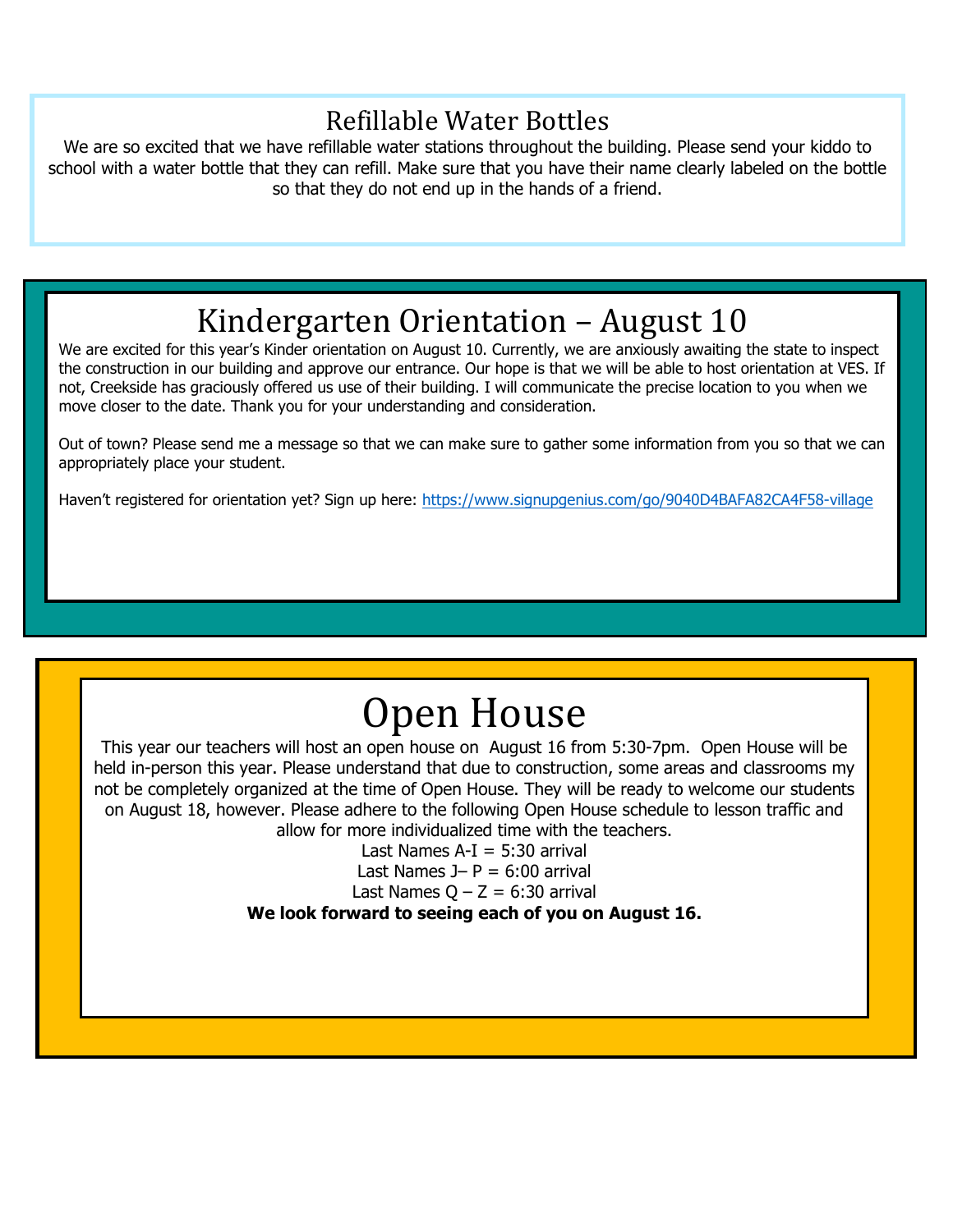## Supply Kits & Supply Lists

Thank you to the families that purchased our supply kits. They were a huge success and over 130 kits were purchased. All kits have been delivered and all orders of hand sanitizer and Clorox wipes were fulfilled.



If you couldn't purchase a supply kit this year for your student, please follow the link below to learn what supplies are needed for each grade-level.

## **Supply Lists**

# The First Day of School

It's hard to believe that our first day of school is right around the corner. I am so excited to welcome our new students into the building and see how much everyone has grown over the summer. In order to usher in a great first day, we ask that parents do not congregate outside of the building. It is important to set our students up for success from day one and that must be our number one priority. Students being dropped off or riding the bus will exit and enter the building on their own the first day. Parents will not be allowed to enter the building with their student. Teachers will meet their students in the gym and escort them to their classrooms. Other staff members will be stationed throughout the halls to help assist anyone in need. Our staff asks that you please drop off your student as you would normally or place them on the bus. Please do not then drive to the school to wave them into the building. We encourage you to take pictures at home and enjoy this exciting milestone safely with your family there. Thank you for your understanding.

## Visitors Entering the Building

Beginning on August 18, HCS is not allowing visitors to enter the building during the school day unless a meeting is prearranged with the administrator. Visitors that are entering the school during the day will need to wear a mask. Visitors can enter the building for after school events such as PTO meetings; however, all students must be gone for the day.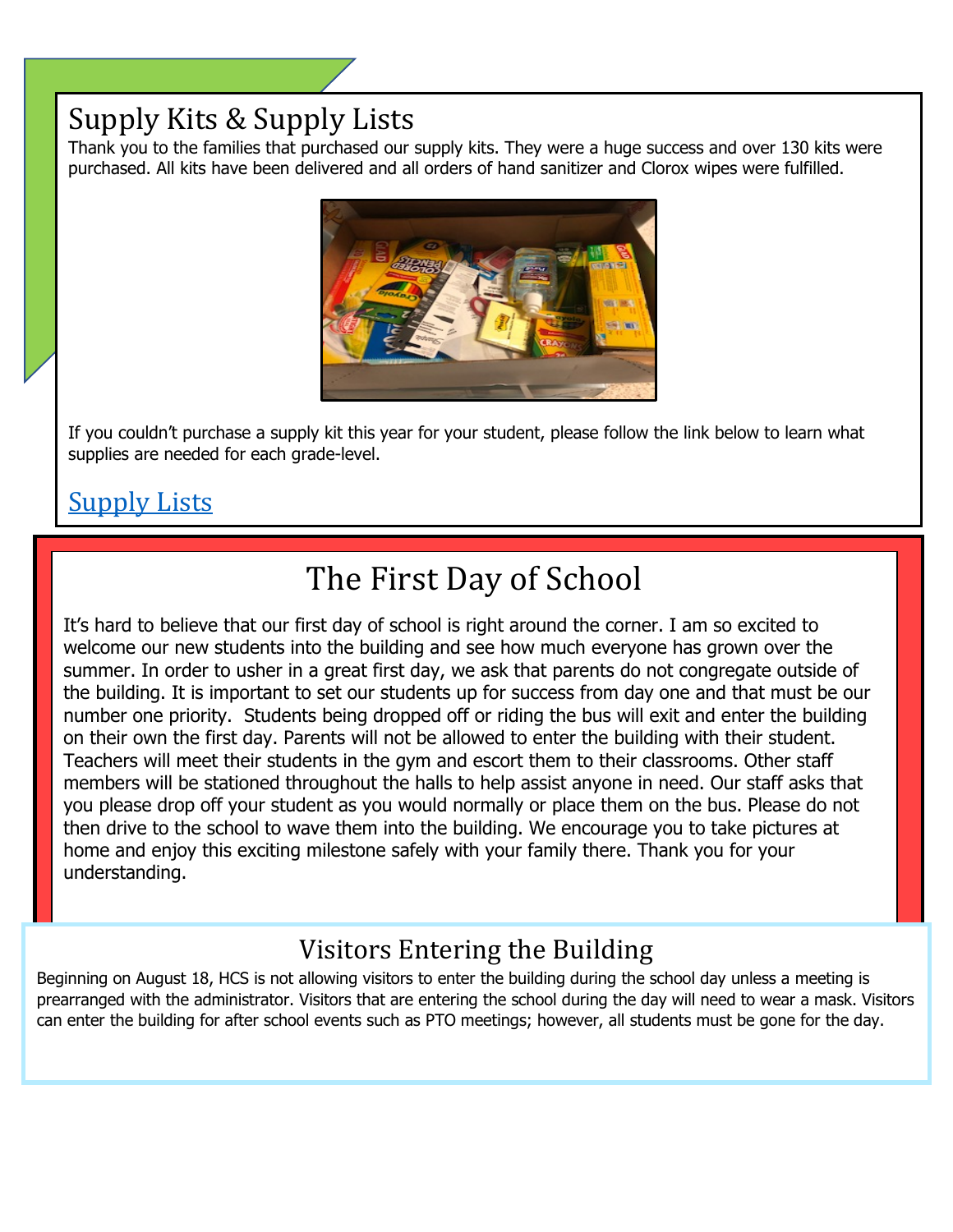# Arrival and Dismissal Changes

#### Arrival

Students will either arrive in person or by bus. Bus riders will be called off the buses by a teacher or administrator. If you plan to drive your child to school, please allow for extra time for drop off. We will continue to operate a **kiss and go lane**, which means that it should move quickly. As students enter the building, they will use the far-right door **only**. It will be propped open so that things move quickly. Students will not be allowed to enter the building, unless they are getting breakfast, before 8:40. If getting breakfast, access will be granted at 8:35am. Upon entering the building, students will make their way to their classrooms (after the first week of school or unless they are getting breakfast).

#### Dismissal

Please complete the following dismissal survey so that we can adequately prepare for your child's dismissal each day.

#### **Please complete the survey by August 17, 2021.**

#### [Dismissal Survey](https://docs.google.com/forms/d/e/1FAIpQLScxvoKWYOmZs2eNYtJCd6vUJmwtwjIoQO4Ka6PD0ScChOD2SQ/closedform)

At the end of the day students that ride the bus will be dismissed by teacher to get on the bus. The main office will page into the classrooms when it is ok for a class to dismiss. At that time, the bus riders will need to exit immediately. Students that are being picked up will not be available until 3:45 for pick-up Monday-Thursday and 2:50 on Friday.

#### Pick-Up Students – New Protocol (or back to the basics)

In order to facilitate our pick-up procedures students will not be allowed to be picked up or have dismissal changes made after 3pm. We do not have adequate staff to support students being picked up early, as well as get our classes prepared for dismissal. We thank you in advance for understanding and if you have any extenuating circumstances please feel free to call the main office.

**We are moving back to a traditional pick-up system**. Parents will park and walk up to the main entrance doors. They will wait outside for their student. When you or a family member come up to the door, please have your ID available and make sure that anyone that is picking up your student is listed as an emergency contact in MiStar.

**Please remember that at no time can we impede traffic on Hibner Rd. If you are picking up or dropping off your student, and will impede Hibner Rd. traffic to do so, please keep going and pull around on one of the local streets. Our buses and the buses for Round School need to get down that road to pick up and drop off students.**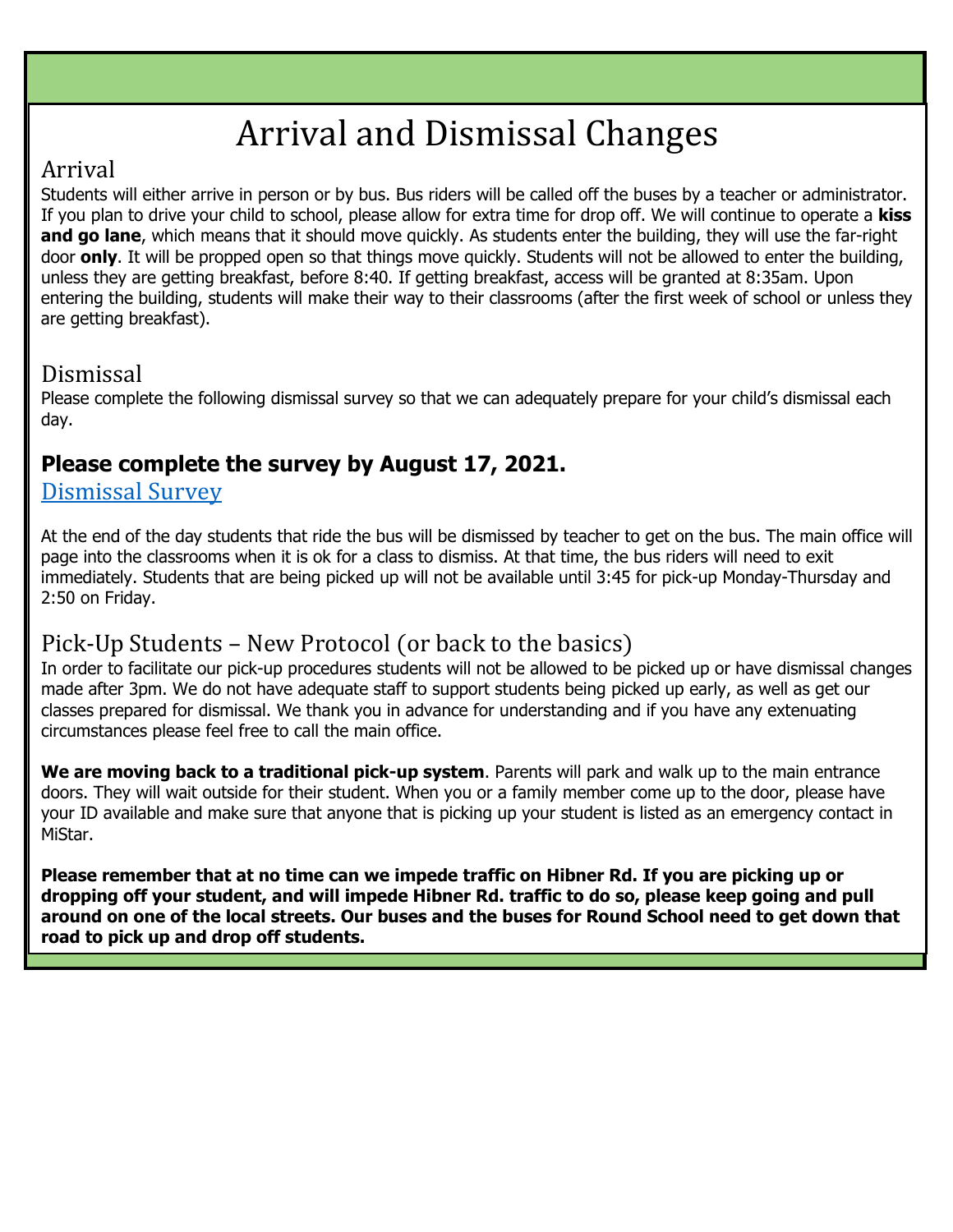# Oh How Things Have Changed- Construction Update

Two days after the students left in May the construction crew came to Village. Taking down walls, ripping up carpet, pulling out bushes, and creating new learning spaces took every moment this summer. It's amazing to see how things have progressed, and we are excited to get back in soon and put our own touches on this amazing building. Check out some of the progress pictures below to see where we were and get excited to come into the building.



### School-Wide Donations

Our snack pantry will be up and running again this year. We are asking that parents donate prepackaged snacks to fill up our snack closet. Additionally, parents have asked if they can donate Clorox wipes and hand sanitizer. ABSOLUTELY! We will take all donations with open arms. I appreciate our community thinking about the needs of our school, students, and staff. Thank you!

## Enrollment Recertification

Please log in to MiStar parent connect if your student attended Hartland Schools last year and complete your enrollment recertification. It is simple and will allow the district to have the most up-todate information about you and your student.

Click here for additional directions: Enrollment Recertification